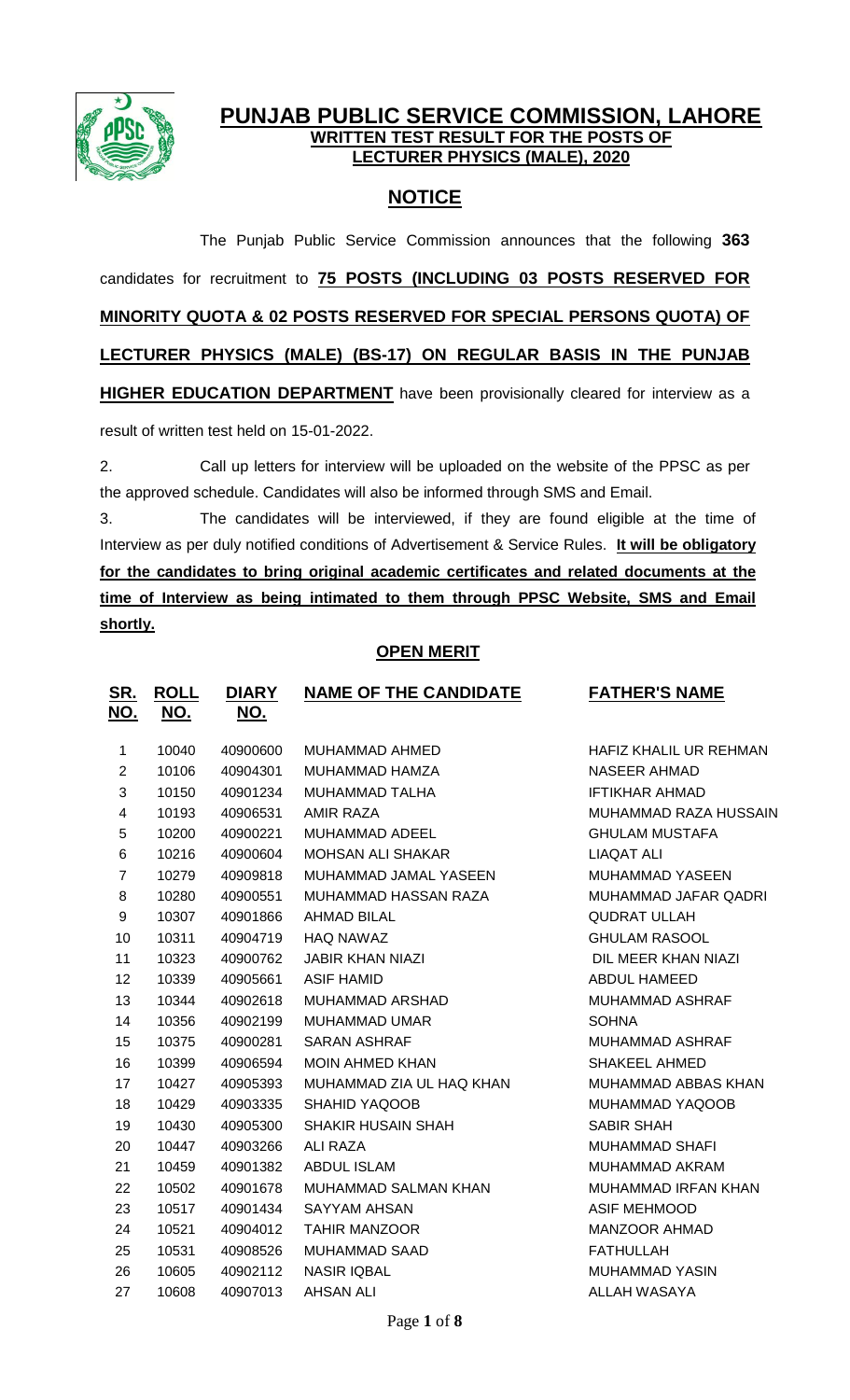| 28 | 10633 | 40902361 | KASHIF MEHMOOD             |
|----|-------|----------|----------------------------|
| 29 | 10656 | 40907324 | MUHAMMAD ABDUL GHANI       |
| 30 | 10660 | 40903267 | SHAHROZ SARAM AFTAB        |
| 31 | 10678 | 40908227 | MUHAMMAD SHAHBAZ           |
| 32 | 10691 | 40905005 | <b>AMIR SHAHZAD</b>        |
| 33 | 10705 | 40902318 | MUHAMMAD ILYAS             |
| 34 | 10768 | 40910159 | MUHAMMAD BILAL ASLAM       |
| 35 | 10770 | 40908280 | <b>USMAN NAWAZ</b>         |
| 36 | 10773 | 40906708 | <b>SAIF UR REHMAN</b>      |
| 37 | 10809 | 40905793 | SHAHID HASSAN              |
| 38 | 10844 | 40909153 | WAQAR AHMED                |
| 39 | 10897 | 40905340 | NAYYAR SULTAN              |
| 40 | 10931 | 40902723 | <b>HAFIZ USMAN RASHEED</b> |
| 41 | 11075 | 40908245 | MUHAMMAD NAEEM ASGHAR      |
| 42 | 11097 | 40900538 | <b>GHULAM ULLAH</b>        |
| 43 | 11105 | 40905008 | SAJID UR REHMAN            |
| 44 | 11121 | 40902900 | SARFRAZ ALI                |
| 45 | 11123 | 40909127 | HASEEB AHMAD               |
| 46 | 11171 | 40906750 | SAQIB                      |
| 47 | 11200 |          | 40908946 MUHAMMAD ABUBAKAR |
| 48 | 11234 | 40902404 | <b>SYED BILAL ALI SHAH</b> |
| 49 | 11239 | 40906696 | <b>HASSAN MAAZ</b>         |
| 50 | 11281 | 40901090 | AMIR YAQOOB                |
| 51 | 11286 | 40901993 | RASHID AFZAL               |
| 52 | 11307 | 40900953 | <b>MUHAMMAD KASHIF</b>     |
| 53 | 11310 | 40902669 | USMAN ALI                  |
| 54 | 11345 | 40910673 | AZAD HUSSAIN               |
| 55 | 11349 |          | 40900928 FAISAL ASHRAF     |
| 56 | 11357 | 40903265 | AHMAD ALI                  |
| 57 | 11362 |          | 40901790 AHMAD HASSAN      |
| 58 | 11371 | 40906819 | <b>NAZIM ASLAM</b>         |
| 59 | 11416 | 40905925 | <b>MUHAMMAD IMRAN</b>      |
| 60 | 11417 | 40901018 | <b>ZEESHAN AMANAT</b>      |
| 61 | 11430 | 40902315 | <b>MUHAMMAD YASIR</b>      |
| 62 | 11456 | 40905000 | <b>WAQAS SHABBIR</b>       |
| 63 | 11469 | 40905951 | <b>ARSLAAN AHMED</b>       |
| 64 | 11472 | 40903348 | <b>ALI RAZA</b>            |
| 65 | 11476 | 40901119 | <b>TALHA ZULFQAR</b>       |
| 66 | 11485 | 40904535 | <b>ATIQUE KHADIM</b>       |
| 67 | 11486 | 40907986 | <b>QAISER ABBAS</b>        |
| 68 | 11515 | 40901371 | MUHAMMAD MUMTAZ            |
| 69 | 11535 | 40908357 | <b>MUBASHAR SALEEM</b>     |
| 70 | 11604 | 40904035 | MUHAMMAD SAAD TANVEER      |
| 71 | 11613 | 40908980 | ABDUL SAMAD MUGHAL         |
| 72 | 11628 | 40900774 | <b>IMRAN SHAHZAD</b>       |
| 73 | 11630 | 40902228 | IMRAN HUSSAIN              |
| 74 | 11631 | 40908082 | MUHAMMAD FARHAN TARIQ      |
| 75 | 11644 | 40905735 | <b>ZAID MUKHTAR</b>        |
| 76 | 11660 | 40900276 | SAHIL MAQBOOL              |
| 77 | 11664 | 40905562 | SIKANDAR AHMAD KHAN        |
| 78 | 11673 | 40900244 | <b>SAIF UR REHMAN</b>      |
| 79 | 11752 | 40905734 | IRFAN ALI                  |
| 80 | 11785 | 40905835 | NUMAAN GOHAR               |
| 81 | 11802 | 40900872 | MUHAMMAD ADNAN             |
| 82 | 11819 | 40901761 | <b>ABDUL QUADER</b>        |
| 83 | 11864 | 40901904 | ALI RAZA                   |
| 84 | 11912 | 40900414 | <b>FAIZAN ALI</b>          |
| 85 | 11914 | 40907654 | <b>ZEESHAN ANWAR</b>       |
| 86 | 11940 | 40902268 | YASIR MASHEH *NON-MUSLIM*  |
|    |       |          |                            |

HABIB KHAN SHAFI AHMAD ANSARI MUHAMMAD HUSAIN AFTAB MUHAMMAD YASIN MUHAMMAD SUBA MUHAMMAD ANWAR MUHAMMAD ASLAM RAI MUHAMMAD NAWAZ MUHAMMAD RAFIQUE MUHAMMAD AKRAM AAS MUHAMMAD SULTAN AHMED RASHEED AHMED ASGHAR ALI REHMAT ALI MUHAMMAD AZAM KHAN RIAZ AHMAD MUHAMMAD ILYAS MUHAMMAD BOOTA BASHIR AHMAD GHAZANFAR ALI SHAH AEJAZ ALI MUHAMMAD YAQOOB MUHAMMAD AFZAL MUHAMMAD SHARIF MAQBOOL AHMED AHMAD KABIR MUHAMMAD ASHRAF MANZOOR AHMAD MUHAMMAD ARIF MUHAMMAD ASLAM MUHAMMAD ASLAM BUTT AMANAT ALI HADAYAT ULLAH MOHAMMAD SHABBIR MUHAMMAD NAWAZ MAQSOOD AHMAD ZULFIQAR ALI KHADIM HUSSAIN MUHAMMAD BASHIR **ATTA MUHAMMAD** MUHAMMAD SALEEM TANVEER JAVAID MUHAMMAD YOUSAF MUGHAL MUHAMMAD MUNAWAR MUHAMMAD ALI **TARIQ HUSAIN** MUKHTAR AHMAD MAQBOOL HUSSAIN NAZIR AHMAD KHAN MUHAMMAD SIDDIQUE AHMED BUKSH ABDUL GHAFOOR MUHAMMAD ASHRAF BAHADAR ALI SALEEM RAZA ABDUL GHAFOOR ANWAR IQBAL **NASIR MASHEH**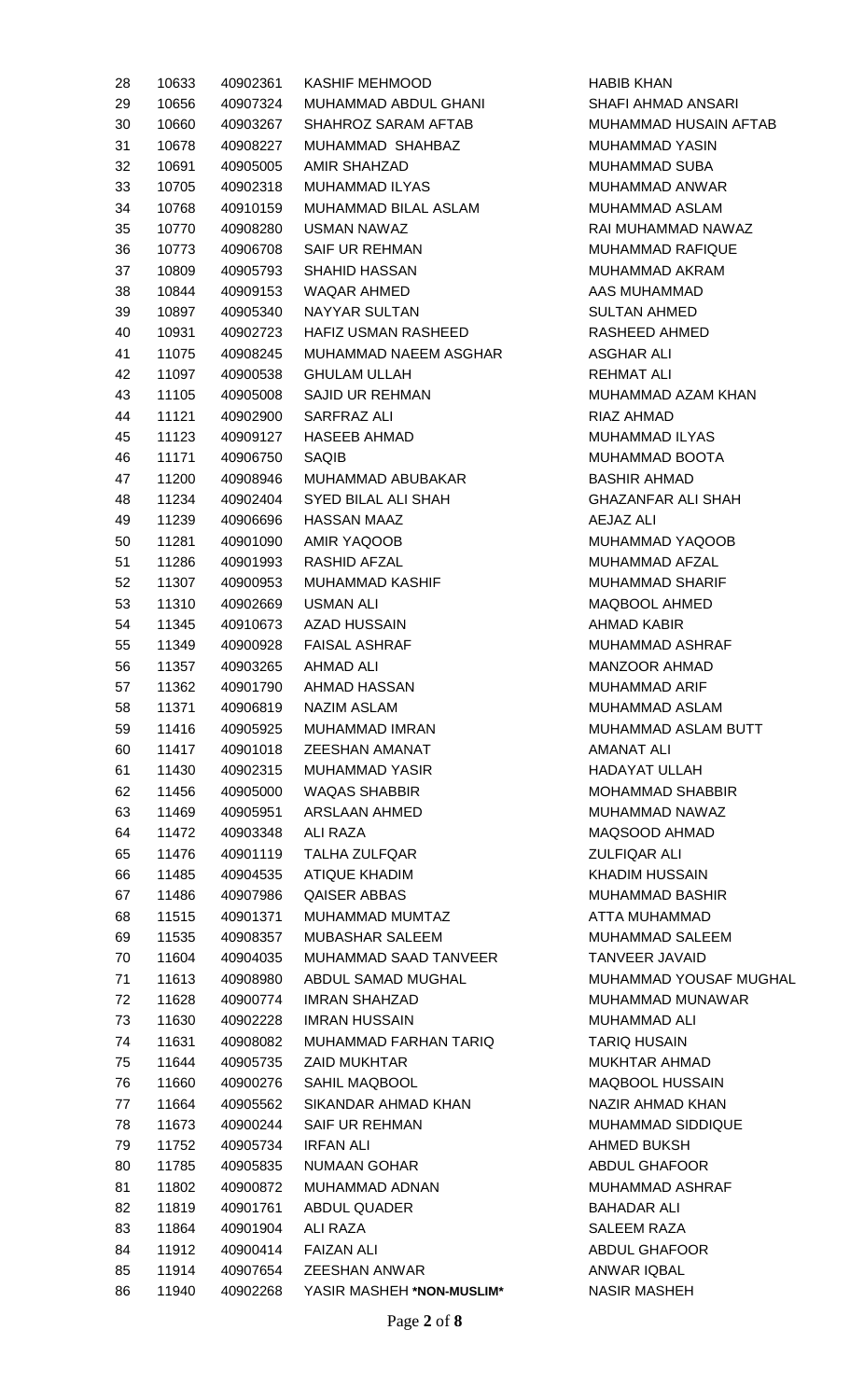| 87  | 11976 | 40900460 | <b>SAQIB ALI</b>             |
|-----|-------|----------|------------------------------|
| 88  | 11995 | 40904530 | <b>ASIF ALI</b>              |
| 89  | 12029 | 40901734 | MUHAMMAD ASIF                |
| 90  | 12057 | 40904669 | AMEER MUAWIYA ZAFAR          |
| 91  | 12071 | 40902326 | <b>FURQAN NAVEED</b>         |
| 92  | 12099 | 40908975 | HAFIZ MUHAMMAD FARHAN HAFEEZ |
| 93  | 12121 | 40906795 | MUHAMMAD BILAL BHATTI        |
| 94  | 12124 | 40903146 | <b>M.ASIM NOOR</b>           |
| 95  | 12196 | 40905089 | <b>MUHAMMAD IMRAN</b>        |
| 96  | 12221 | 40900878 | <b>ATHAR BASHIR</b>          |
| 97  | 12289 | 40904000 | MUHAMMAD ZOHAIB EJAZ         |
| 98  | 12317 | 40908963 | <b>WASEEM ASLAM</b>          |
| 99  | 12367 | 40904912 | RASHAD RAMZAN                |
| 100 | 12370 | 40903315 | MUHAMMAD ARSLAN              |
| 101 | 12427 | 40909789 | <b>MUHAMMAD TANVEER</b>      |
|     |       |          |                              |
| 102 | 12433 | 40903542 | MUHAMMAD ILYAS AMIN          |
| 103 | 12436 | 40906877 | <b>AHMED HUSSAIN</b>         |
| 104 | 12472 | 40901232 | MUHAMMAD ATIF YAQUB          |
| 105 | 12489 | 40904945 | HAFIZ MUHAMMAD SHRAFAT       |
| 106 | 12504 | 40907949 | <b>MUHAMMAD NOMAN</b>        |
| 107 | 12575 | 40904260 | UMAIR HANIF                  |
| 108 | 12597 | 40905249 | AMIR SOHAIL                  |
| 109 | 12647 | 40906791 | AQEEL AFZAL                  |
| 110 | 12716 | 40902863 | MUHAMMAD ALI                 |
| 111 | 12755 | 40906586 | <b>GHULAM MUSTAFA</b>        |
| 112 | 12769 | 40905620 | RIZWAN MEHMOOD               |
| 113 | 12858 | 40903846 | MUHAMMAD HAMMAD KHALID       |
| 114 | 13021 | 40909594 | HAFIZ ARSLAN HASHIM          |
| 115 | 13054 | 40902014 | AHSAN JAVED                  |
| 116 | 13132 | 40900943 | <b>GHULFAM HUSSAIN</b>       |
| 117 | 13140 | 40901806 | <b>SHAZIB ABBAS</b>          |
| 118 | 13186 | 40905118 | MUHAMMAD WAHEED ASLAM        |
| 119 | 13197 | 40900809 | ALLAH DITTA                  |
| 120 | 13245 | 40906923 | SHAHBAZ ALI                  |
| 121 | 13256 | 40900309 | <b>TASWAR IQBAL</b>          |
| 122 | 13257 | 40900697 | MUHAMMAD BILAL KHAN          |
| 123 | 13260 | 40900922 | SYED HASSAN ABBAS BUKHARI    |
| 124 | 13262 | 40901076 | ABD-UR-REHMAN                |
| 125 | 13264 | 40901646 | ABDUL QADIR REHAN            |
| 126 | 14023 | 40910530 | <b>AWAIS NIAZ</b>            |
| 127 | 14042 | 40900984 | ABDUL HANNAN                 |
| 128 | 14074 | 40905006 | <b>MUBEEN ASIM</b>           |
| 129 | 14085 | 40905899 | <b>SULEMAN KHALID</b>        |
| 130 | 14118 | 40905649 | TAHIR MAHMOOD                |
| 131 | 14170 | 40901333 | <b>HASSAN ALI AKHTAR</b>     |
| 132 | 14209 | 40903793 | MUHAMMAD MUDASSAR ABBASI     |
| 133 | 14265 | 40906827 | <b>MUHAMMAD SHAKEEL</b>      |
| 134 | 14305 | 40905574 | KAMRAN RASHEEED              |
| 135 | 14309 | 40901139 | AHMED NAWAZ                  |
| 136 | 14322 | 40900939 | <b>MUHAMMAD ARSLAN</b>       |
| 137 | 14332 | 40910381 | <b>HAFIZ USAMA MALIK</b>     |
| 138 | 14338 | 40909285 | MUHAMMAD ILYAS               |
| 139 | 14347 | 40908248 | <b>MUHAMMAD YAMEEN</b>       |
| 140 | 14358 | 40901809 | <b>MUHAMMAD IBRAHIM</b>      |
| 141 | 14372 | 40907585 | HAMZA NAWAB                  |
| 142 | 14435 | 40900283 | ABDULLAH ABID                |
| 143 | 14485 | 40901310 | RAFAQAT RIAZ                 |
| 144 | 14493 | 40902712 | <b>ZEESHAN TARIQ</b>         |
| 145 | 14527 | 40906555 | MUHAMMAD AKRAM               |
|     |       |          |                              |

SHFAQAT ALI ANWAR ALI ABDUL HAMEED MUHAMMAD ZAFAR IQBAL SARDAR MUHAMMAD PERVEZ MUHAMMAD HAFEEZ MUHAMMAD SHABBIR NOOR HUSSAIN MUHAMMAD SULTAN **BASHIR AHMED M EJAZ AHMED BAIG** MUHAMMAD ASLAM MUHAMMAD RAMZAN ABDUL GHAFOOR MUHAMMAD ANWER MIAN MUHAMMAD MUHAMMAD HUSSAIN MUHAMMAD YAQUB SHAUKAT ALI MUHAMMAD AFZAL MUHAMMAD HANIF MUHAMMAD IQBAL MUHAMMAD AFZAL **GHULAM QUMBER** MUHAMMAD ARSHAD **ZAKA UL HAQ** MUHAMMAD KHALID MEHMOOD MUHAMMAD HASHIM MUHAMMAD JAVED ATTA ULLAH **ABBAS ALI** MUHAMMAD ASLAM SHOKAT ALI LIAQAT ALI MUHAMMAD ISMAIL MUNIR AHMAD **SYED HASNAIN AHMED BUKHARI** MUHAMMAD RIAZ MUHAMMAD YAQOOB NIAZ MUHAMMAD MUHAMMAD KHALIL MUHAMMAD ASHRAF KHALID HUSSAIN MUHAMMAD ARIF **ZIA AKHTAR** AURANGZAIB ABBASI **GHULAM YASEEN** RASHEED AHMAD MUHAMMAD NAWAZ NASEER AHMED KIYANI MUHAMMAD FAYYAZ MUHAMMAD RAFIQUE MUHAMMAD YASEEN MUHAMMAD ARSHAD SHOUKAT NAWAZ **ABID HUSSAIN** MUHAMMAD RIAZ TARIQ MEHMOOD MUHAMMAD IBRAHIM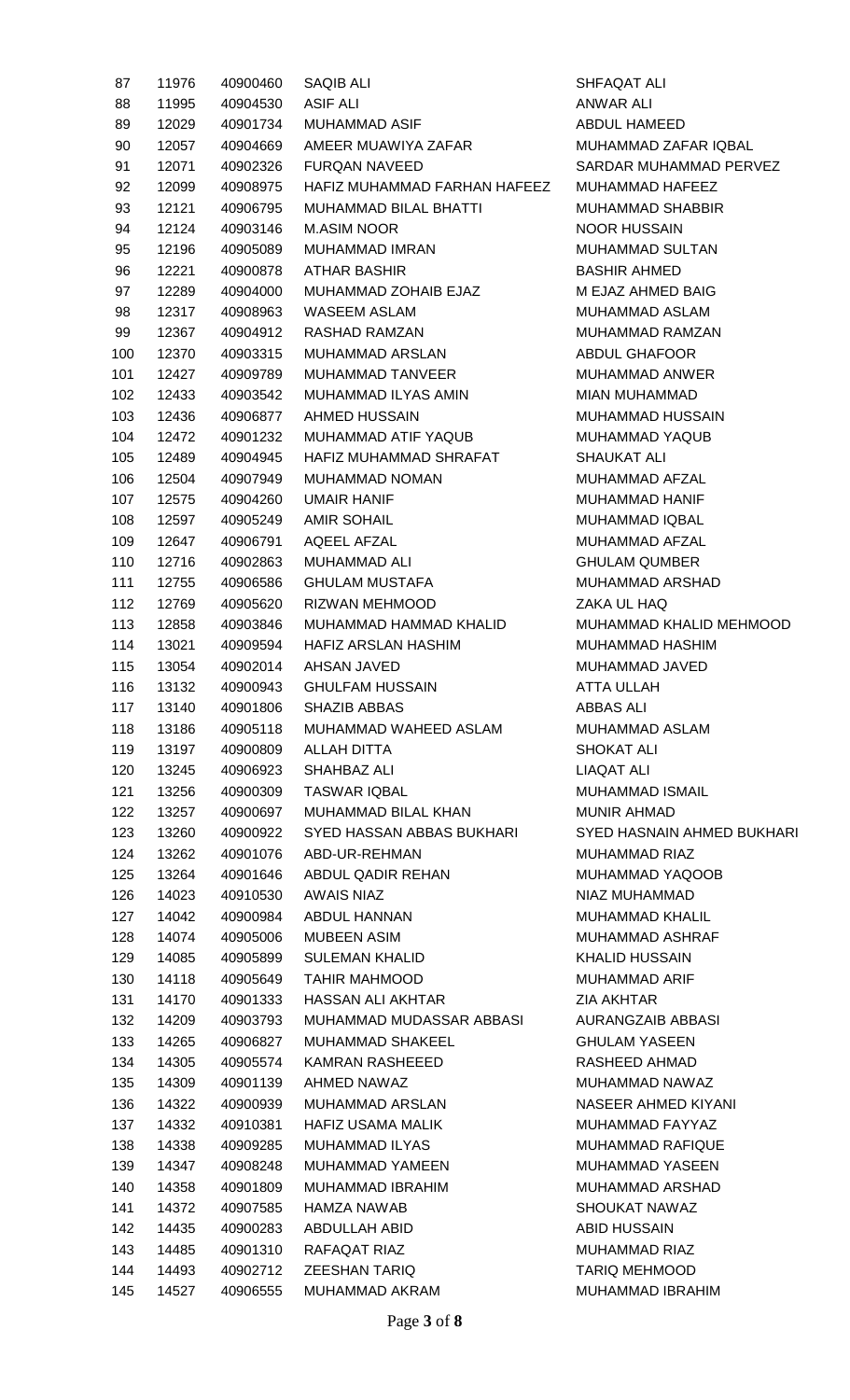| 146 | 14582 | 40906488 | ATIF SHABBIR               | <b>GHULAM SHABBIR</b>      |
|-----|-------|----------|----------------------------|----------------------------|
| 147 | 14629 | 40900891 | RAHEEM DAD KHAN            | HAQ DAD KHAN               |
| 148 | 14641 | 40906740 | <b>HUZAIFA BILAL</b>       | AZAM ALI SHAH              |
| 149 | 14663 | 40906624 | TOSIF AHMED QURESHI        | AKSIR AHMED QURESHI        |
| 150 | 14683 | 40907237 | MUBASHAR ALI               | MUHAMMAD ASHRAF            |
| 151 | 14687 | 40905484 | MUHAMMAD TAHSEEN ATHAR     | MALIK MUHAMMAD RAMZAN      |
| 152 | 14696 | 40901177 | MUHAMMAD JAHANZAIB         | MUHAMMAD ASHRAF            |
| 153 | 14744 | 40901237 | EHTISHAM MUZAFFAR          | MUZAFFAR HUSSAIN           |
|     |       |          | ZAIB ALI QASMI             | AMIR ALI QASMI             |
| 154 | 14800 | 40908207 |                            |                            |
| 155 | 14833 | 40901080 | SHEHROZ HUSSAIN            | MUHAMMAD HUSSAIN           |
| 156 | 14852 | 40902270 | ABDUL QUDDUS               | ABDUL WADOOD               |
| 157 | 14862 | 40902890 | ZAFAR ABBAS                | MUSHTAQ AHMED              |
| 158 | 14863 | 40908553 | MANZOOR AHMAD              | <b>QADIR BAKHSH</b>        |
| 159 | 14872 | 40909144 | ARIF MASOOD                | MASOOD QASIM               |
| 160 | 14975 | 40901840 | SAJJAD AHMAD               | <b>BASHIR AHMAD</b>        |
| 161 | 14997 | 40903424 | <b>WAQAR YOUNAS</b>        | MUHAMMAD YOUNAS            |
| 162 | 15032 | 40909538 | MUHAMMAD SHAHID LATIF      | MUHAMMAD LATIF             |
| 163 | 15035 | 40902392 | <b>HAMMAD UL HUSNAIN</b>   | LIAQAT ALI KHAN            |
| 164 | 15060 | 40901757 | MUHAMMAD YOUNAS            | SOOBA KHAN                 |
| 165 | 15075 | 40901617 | MUHAMMAD SULEMAN           | MUHAMMAD KHALID            |
| 166 | 15086 | 40905701 | ZEESHAN TARIQ              | <b>MUHAMMAD TARIQ</b>      |
| 167 | 15102 | 40905479 | KIFAYAT ULLAH KHAN         | MUHAMMAD RAFI ULLAH KHAN   |
| 168 | 15116 | 40909580 | MUHAMMAD SAEED             | <b>SHOUKAT ALI</b>         |
| 169 | 15126 | 40903982 | TALHA SABOOR AHMED         | M. ABDUL RASHEED           |
| 170 | 15140 | 40903958 | MUHAMMAD WAQAS             | MUHAMMAD ABBAS             |
| 171 | 15171 | 40904581 | ARSLAN MASOOD              | MASOOD AHMED               |
| 172 | 15175 | 40906743 | <b>WAJAHAT SAGHEER</b>     | <b>SAGHEER AHMAD</b>       |
| 173 | 15188 | 40905762 | <b>SHAHID RASHEED</b>      | <b>MUHAMMAD RASHEED</b>    |
| 174 | 15195 | 40904084 | SYED ZAIN MEHMOOD          | SYED ARSHAD MEHMOOD        |
|     | 15210 | 40901235 | NADEEM MEHMOOD             | MEHMOOD AHMAD              |
| 175 |       |          | <b>MUHAMMAD SALMAN</b>     |                            |
| 176 | 15256 | 40908509 |                            | <b>ALLAH DITTA</b>         |
| 177 | 15310 | 40907706 | MUHAMMAD SULEMAN ABID      | <b>ABID HUSSAIN</b>        |
| 178 | 15353 | 40901930 | DANISH ALI HAMZA           | <b>SUBA KHAN</b>           |
| 179 | 15366 | 40901207 | AMJID MAHMOOD              | ABDUL MAHMOOD KHAN         |
| 180 | 15369 | 40904496 | YASIR MEHMOOD              | ARSHAD MEHMOOD             |
| 181 | 15390 | 40906858 | KHAWAJA MUHAMMAD FAHEEM    | KHAWAJA ABDUL GHAFOOR      |
| 182 | 15401 | 40910849 | <b>MUHAMMAD ALI KHILJI</b> | <b>ASLAMA MUNIR KHILJI</b> |
| 183 | 15404 | 40904429 | MUHAMMAD SIDDIQ            | WAHEEDIULLAH               |
| 184 | 15410 | 40904198 | <b>QAISER SHAHZAD</b>      | MUHAMMAD ASLAM             |
| 185 | 15420 | 40901407 | SAQIB QAYYUM               | MUHAMMAD QAYYUM            |
| 186 | 15421 | 40909564 | <b>HUSNAIN KHALID</b>      | <b>KHALID MEHMOOD</b>      |
| 187 | 15491 | 40900775 | MALIK INAM UR REHMAN       | <b>MUHAMMAD IRFAN</b>      |
| 188 | 15541 | 40905278 | <b>MUHAMMAD QASIM ALI</b>  | <b>MUHAMMAD ILYAS</b>      |
| 189 | 15549 | 40903974 | MUHAMMAD JUNAID AYOUB KHAN | MUHAMMAD AYOUB KHAN        |
| 190 | 16020 | 40907184 | RIAZ UL HAQ                | <b>EHSAN ULLAH</b>         |
| 191 | 16083 | 40904013 | MUHAMMAD FARHAN FAROOQ     | FAROOQ AHMAD BHATTI        |
| 192 | 16196 | 40907495 | <b>MAZHER IQBAL</b>        | <b>MUHAMMAD BUKHSH</b>     |
| 193 | 16231 | 40901942 | MUHAMMAD RUSTAM            | KHUDA BAKHSH               |
| 194 | 16233 | 40909865 | <b>MOHSIN RAZA</b>         | <b>GHULAM MUSTAFA</b>      |
| 195 | 16297 | 40901830 | MUHAMMAD ASIM ZEESHAN      | MUHAMMAD NAWAZ             |
| 196 | 16335 | 40902303 | <b>GHULAM MUSTAFA</b>      | <b>MUMTAZ KHAN</b>         |
|     |       |          | <b>IBRAR ALI SHAH</b>      | RIAZ ALI SHAH              |
| 197 | 16341 | 40901239 | MUHAMMAD FARUKH ZUBAIR     | SHABIR AHMAD QURESHI       |
| 198 | 16362 | 40901979 |                            |                            |
| 199 | 16431 | 40902552 | MUHAMMAD RAFIQ             | MUHAMMAD RAMZAN            |
| 200 | 16444 | 40900594 | <b>MUHAMMAD ALI</b>        | <b>MUHAMMAD SHAFI</b>      |
| 201 | 16465 | 40910269 | <b>SHAHID ABBAS</b>        | <b>ZAHID HUSSAIN</b>       |
| 202 | 16595 | 40903934 | <b>MUHAMMAD IRFAN</b>      | <b>MUHAMMAD SIRAJ</b>      |
| 203 | 16681 | 40900057 | SAIF UR REHMAN             | MUHAMMAD SHAHBAZ           |
| 204 | 16720 | 40900624 | <b>AAMIR RAFIQ</b>         | MUHAMMAD RAFIQ             |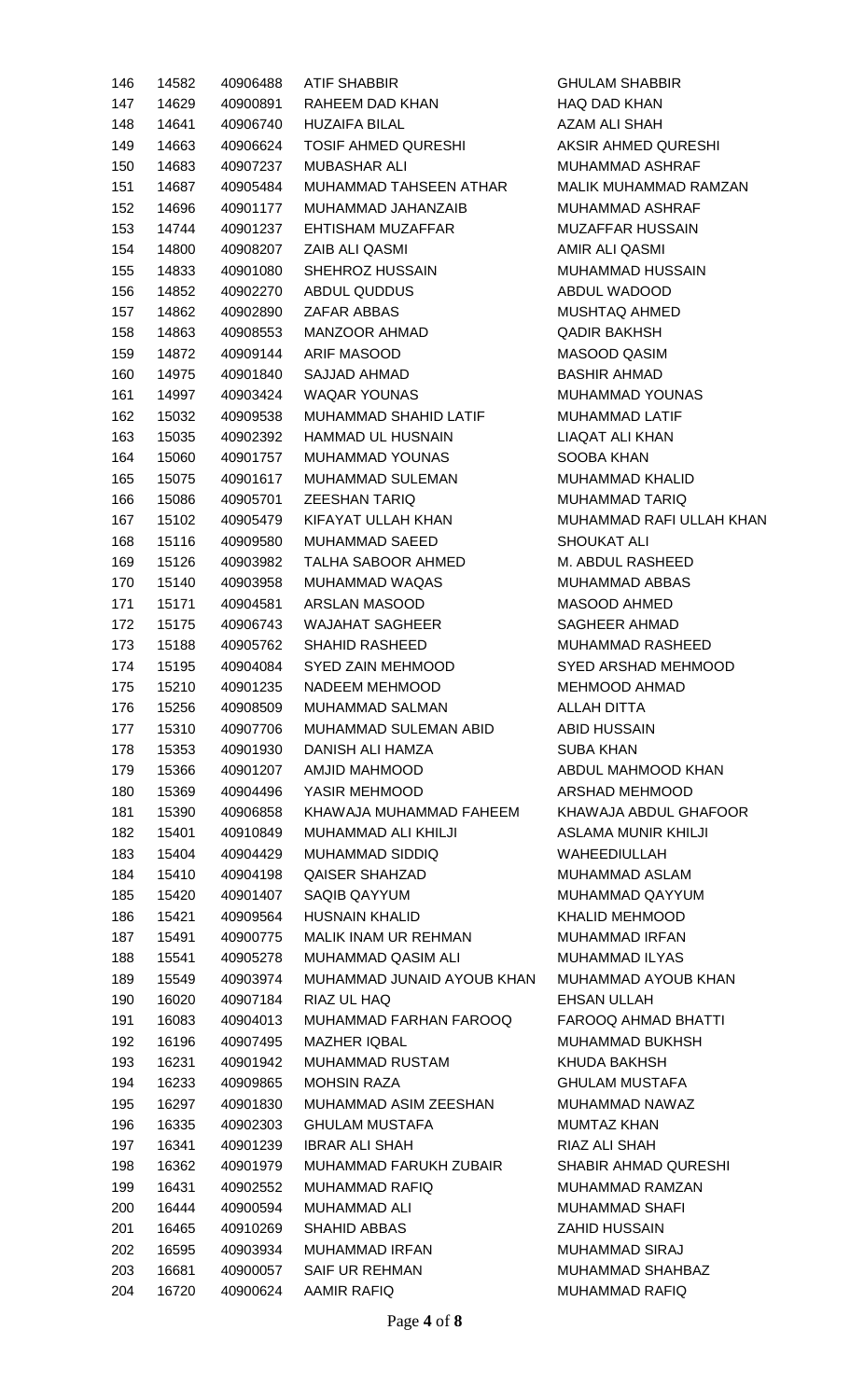| 205 | 16745 | 40909374 | FAZAL RAHIM KHAN              |
|-----|-------|----------|-------------------------------|
| 206 | 16752 | 40909359 | MUHAMMAD ISMAEEL              |
| 207 | 16764 | 40904095 | NASIR WAQAR                   |
| 208 | 16778 | 40909347 | MUBASHIR RASOOL KHAN          |
| 209 | 16783 | 40900113 | UMAR MEHMOOD                  |
| 210 | 16785 | 40903163 | MUKHTIAR AHMAD                |
| 211 | 16844 | 40908550 | MUHAMMAD IRFAN YASEEN         |
| 212 | 16899 | 40900211 | MUHAMMAD ARSHAD               |
| 213 | 16942 | 40902442 | <b>MUHAMMAD FAISAL</b>        |
| 214 | 17003 | 40905087 | ADNAN AFZAL                   |
| 215 | 17019 | 40902389 | MUHAMMAD RIZWAN KHAN          |
| 216 | 17022 | 40904481 | ALLAH DITTA                   |
| 217 | 17051 | 40903122 | MUHAMMAD RASHID               |
| 218 | 17092 | 40901419 | MUHAMMAD SUFIAN LIAQUAT       |
| 219 | 17120 | 40901278 | SAEED AHMED                   |
|     | 17128 | 40907848 | <b>MUHAMMAD DANISH</b>        |
| 220 |       |          |                               |
| 221 | 17248 | 40908432 | IRFAN ALI                     |
| 222 | 17318 | 40903739 | MUHAMMAD RIZWAN               |
| 223 | 17387 | 40905963 | MUHAMMAD NADEEM               |
| 224 | 17398 | 40903251 | AAMIR ABBAS                   |
| 225 | 17423 | 40906568 | SAYED ZAHEER UL HASNAIN SHAH  |
| 226 | 17433 | 40901463 | MUHAMMAD JAHANZAIB            |
| 227 | 17458 | 40905191 | MUHAMMAD ISHFAQ               |
| 228 | 17519 | 40903033 | SARFRAZ AHMAD                 |
| 229 | 17528 | 40900937 | <b>MUHAMMAD SAQIB MUNIR</b>   |
| 230 | 17534 | 40904728 | SANAULLAH                     |
| 231 | 17561 | 40908752 | ABU HURARAH RAO               |
| 232 | 17590 | 40900651 | MUHAMMAD FARHAN               |
| 233 | 17672 | 40903959 | KASHIF KHAN                   |
| 234 | 17706 | 40905311 | MUHAMMAD WASEEM SAJJAD        |
| 235 | 17712 | 40900686 | MUHAMMAD SHAHBAZ              |
| 236 | 17720 | 40903222 | <b>ZEESHAN HASHMAT</b>        |
| 237 | 18004 | 40901882 | SADDAM HUSSAIN *SPECIAL PERSO |
| 238 | 18042 | 40904667 | MUHAMMAD JAVED BASHIR         |
| 239 | 18047 | 40904190 | MUHAMMAD SUFYAN               |
| 240 | 18096 | 40900319 | ARSLAN AHMAD                  |
| 241 | 18098 | 40900830 | AMIR SHAHZAD                  |
| 242 | 18166 | 40906175 | <b>ZUBAIR AHMED</b>           |
| 243 | 18192 | 40902983 | SALMAN AHMAD                  |
| 244 | 18193 | 40901609 | <b>QAISAR ABBAS</b>           |
| 245 | 18279 | 40906941 | <b>ASHIR SAEED</b>            |
| 246 | 18308 | 40904837 | HAFIZ KASHIF RAZZAQ           |
| 247 | 18312 | 40907269 | <b>MAJID ALI</b>              |
| 248 | 18329 | 40907787 | IMRAN ALI                     |
| 249 | 18390 | 40900193 | MUHAMMAD ZAHID                |
| 250 | 18446 | 40901547 | MUHAMMAD JUNAID SALEEM        |
| 251 | 18467 | 40902820 | SYED MAZHAR RASOOL            |
| 252 | 18556 | 40900177 | MUHAMMAD AKBAR                |
| 253 | 18590 | 40900534 | ABBAS AYOUB                   |
| 254 | 18622 | 40905108 | ABRAR HUSSAIN                 |
| 255 | 18658 | 40901495 | <b>NOUMAN QURESHI</b>         |
| 256 | 18725 | 40905123 | SOHAIL AFZAL                  |
| 257 | 18831 | 40903035 | <b>MUZZAMMIL SHARIF</b>       |
| 258 | 18837 | 40903456 | <b>SYED MOHSIN BIN ARIF</b>   |
| 259 | 18869 | 40900940 | <b>MUHAMMAD SAJID</b>         |
| 260 | 18882 | 40905423 | ABDUL ALEEM                   |
| 261 | 18919 | 40902144 | MUHAMMAD ASAD                 |
| 262 | 18958 | 40904412 | <b>MUHAMMAD AAMIR</b>         |
| 263 | 18992 | 40902090 | MUHAMMAD ABDUL MAJID          |

RANG ALI KHAN ABDUL GHAFOOR MUHAMMAD ISMAIL MUHAMMAD IQBAL KHAN MEHMOOD AKHTAR KHAN AHMAD ALI MUHAMMAD YASEEN **GHULAM FAREED** MUHAMMAD IBRAHEEM MUHAMMAD AFZAL MUHAMMAD HAYAT KHAN NIAZI KHUDA BAKHASH ZAHOOR DIN LAIQUAT ALI AHMED ALI ASHIQ HUSSAIN **GHULAM ALI** FEROZ DIN MUHAMMAD SALEEM **GHULAM YASIN** SYED ZAHOOR HUSSIAN SHAH ABDUL AZIZ MUHAMMAD ALI SHAIR MUHAMMAD MUNIR AHMAD HAJI ABDUL GHAFOOR ABDUL JABBAR MUHAMMAD RAMZAN AASHIQ HUSSAIN BALOUCH MUHAMMAD RAMZAN MUHAMMAD ASGHAR HASHMAT ULLAH **N<sup>\*</sup>** MUHAMMAD NAWAZ SAJID BASHIR AHMAD MUHAMMAD BOOTA MUHAMMAD ANWAR MUHAMMAD ANWAR SHAH GHULAM SARWAR **ABRAR HUSSAIN** ALLAH BAKHSH SAEED AHMAD ABDUL RAZZAQ MUHAMMAD SHARIF MUHAMMAD ALI ABDUL AZIZ MUHAMMAD SALEEM SYED NOOR SHAH MUHAMMAD ASHIQ MUHAMMAD AYOUB KHAN MUHAMMAD DIN HUSSAIN BUKHSH MUHAMMAD AFZAL MUHAMMAD SHARIF SABIR SYED MIR MUHAMMAD ARIF **FAQIR BUKHSH** SATTAR AHMAD RIAZ AHMED IJAZ ARIF MAHMOOD SATTAR AHMAD SHAHID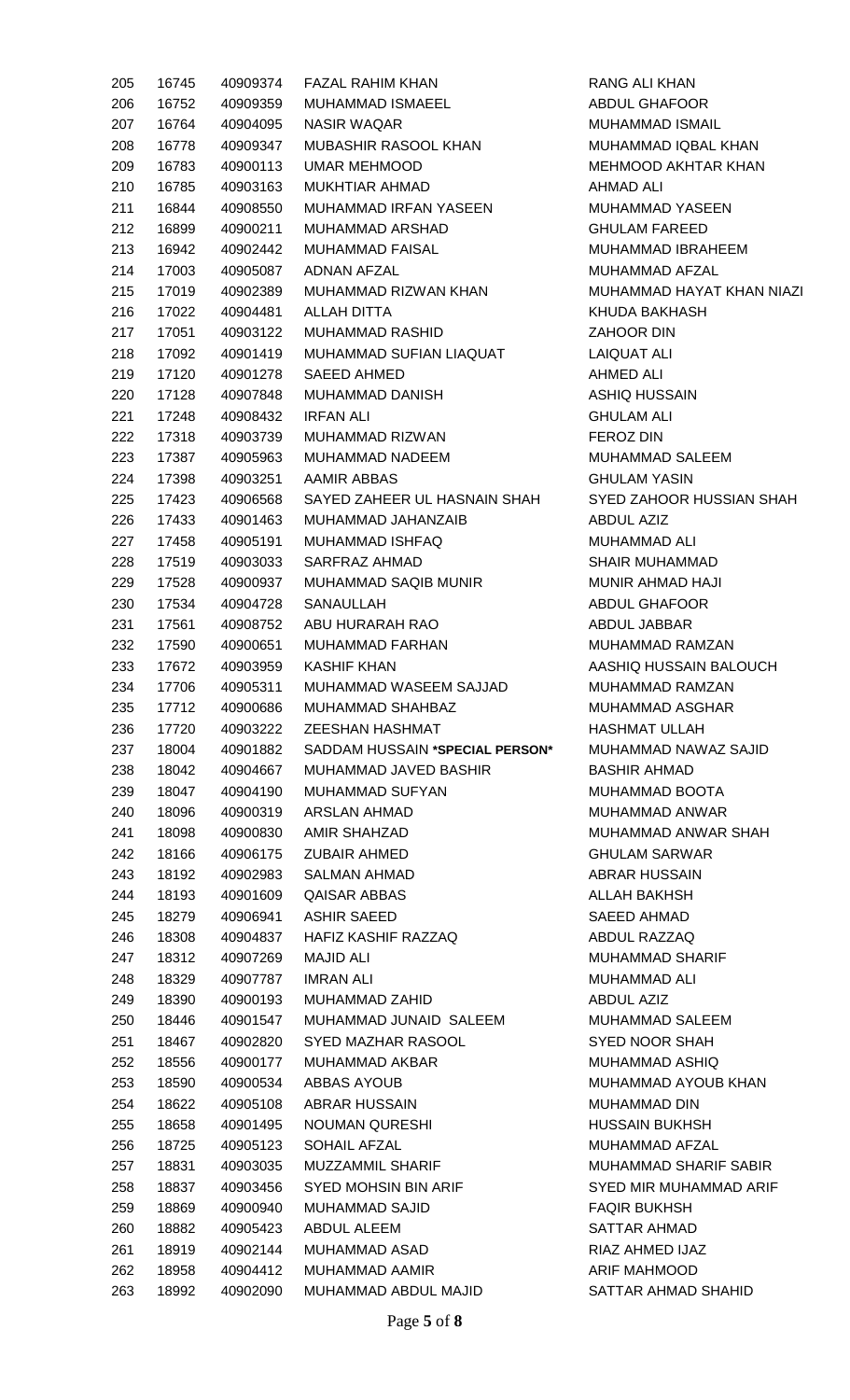| 264 | 19062 | 40903863 | <b>TANVEER KAZMI</b>             | <b>MUHA</b>  |
|-----|-------|----------|----------------------------------|--------------|
| 265 | 20020 | 40902003 | MUHAMMAD AHMED                   | <b>MOLV</b>  |
| 266 | 20215 | 40907564 | <b>FORKAN MAJEED</b>             | ABDU         |
| 267 | 20389 | 40903837 | ZIA-UR-REHMAN                    | <b>FAIZ</b>  |
| 268 | 20435 | 40909445 | <b>MUHAMMAD WASIM CHISHTY</b>    | <b>MUHA</b>  |
| 269 | 21001 | 40900055 | MUHAMMAD RIZWAN *SPECIAL PERSON* | <b>MUHA</b>  |
| 270 | 21080 | 40900045 | <b>ZAIN ABBAS</b>                | <b>SHAH</b>  |
| 271 | 21099 | 40906359 | <b>MUHAMMAD AMAR</b>             | HAJI /       |
| 272 | 21109 | 40907195 | <b>ABDUL REHMAN</b>              | <b>MUHA</b>  |
| 273 | 21112 | 40906342 | MUHAMMAD ATTIQUE                 | ABDU         |
| 274 | 21157 | 40907129 | AKHTAR ALI                       | ABDU         |
| 275 | 21299 | 40908957 | <b>FIAZ ALI</b>                  | QASIM        |
| 276 | 21306 | 40901566 | MUHAMMAD FAYYAZ UL HASSAN        | <b>MUHA</b>  |
| 277 | 21309 | 40909605 | <b>ARSLAN HAIDER</b>             | <b>MUBA</b>  |
|     | 21332 | 40903433 | <b>MUHAMMAD ZUBAIR</b>           | <b>MUHA</b>  |
| 278 |       |          |                                  |              |
| 279 | 21338 | 40907531 | <b>UMAIR AALIM</b>               | <b>MUHA</b>  |
| 280 | 21392 | 40903938 | <b>MUHAMMAD ASIF JAVED</b>       | <b>JAVEI</b> |
| 281 | 21439 | 40905066 | <b>MUDASSAR HAYAT</b>            | <b>SIKAN</b> |
| 282 | 21453 | 40900315 | AAMIR ABBAS                      | <b>MUHA</b>  |
| 283 | 21508 | 40900574 | MUHAMMAD WASIM RAZA              | <b>GHUL</b>  |
| 284 | 21518 | 40906698 | HAFIZ MUHAMMAD USMAN TAHIR       | <b>MAUL</b>  |
| 285 | 21519 | 40903789 | <b>HAIDER ALI</b>                | ASGH         |
| 286 | 21616 | 40906820 | <b>ZOHAIB ALI</b>                | <b>ZULFI</b> |
| 287 | 21626 | 40900312 | <b>MUHAMMAD ZUBAIR</b>           | ABDU         |
| 288 | 21657 | 40903730 | MUHAMMAD SHAHBAZ ALI             | <b>MUHA</b>  |
| 289 | 21693 | 40901514 | FASEEH UR REHMAN JANJUA          | <b>MUHA</b>  |
| 290 | 21695 | 40907652 | <b>MOHSIN BASHIR</b>             | <b>MUHA</b>  |
| 291 | 21702 | 40906176 | <b>WAJID ALI</b>                 | <b>RAFA</b>  |
| 292 | 21708 | 40901505 | <b>SALMAN AFZAL</b>              | MUHA         |
| 293 | 21721 | 40904618 | MUHAMMAD USMAN KHAN              | <b>MUHA</b>  |
| 294 | 21733 | 40905672 | <b>KAMRAN ABU TALIB</b>          | <b>NAZA</b>  |
| 295 | 21749 | 40906368 | MUHAMMAD SOHAIL ZAFAR            | <b>ZAFAI</b> |
| 296 | 21761 | 40903135 | <b>UMAIR RAZI</b>                | MIRZ/        |
| 297 | 21778 | 40904172 | <b>ASAD MEHMOOD</b>              | <b>MEHN</b>  |
| 298 | 21826 | 40904877 | <b>MAZHAR HUSSAIN</b>            | <b>BILAL</b> |
| 299 | 21840 | 40905982 | ZAHEER AHMAD                     | <b>ASHI</b>  |
| 300 | 21855 | 40908863 | <b>SAJID UR REHMAN</b>           | <b>LIAQA</b> |
| 301 | 21860 | 40903377 | <b>MUHAMMAD WAQAS</b>            | <b>MUHA</b>  |
| 302 | 21896 | 40901439 | <b>ASAD ABBAS</b>                | <b>NIAZI</b> |
| 303 | 21979 | 40908969 | <b>FAISAL NADEEM</b>             | <b>GHUL</b>  |
| 304 | 21992 | 40900118 | <b>MUHAMMAD SAEED</b>            | <b>MUHA</b>  |
| 305 | 22001 | 40905985 | <b>ATTA UR REHMAN</b>            | <b>MUHA</b>  |
| 306 | 22027 | 40903362 | <b>WASIM ABBAS</b>               | <b>GHUL</b>  |
| 307 | 22055 | 40907639 | MUHAMMAD MAQSOOD AHMAD           | <b>MUHA</b>  |
| 308 | 22071 | 40904428 | WAQAR MUHAMMAD AKRAM             | <b>MUHA</b>  |
| 309 | 22073 | 40904331 | AHSAN RAZZAQ                     | ABDU         |
| 310 | 22074 | 40904264 | MUHAMMAD AASIM                   | <b>MUHA</b>  |
| 311 | 22191 | 40900302 | <b>ABDUL SHAKOOR</b>             | ABDU         |
| 312 | 22222 | 40905462 | <b>MUHAMMAD SULAMAN</b>          | <b>BASH</b>  |
| 313 | 22243 | 40908395 | <b>JAVID KHAN</b>                | <b>NASIF</b> |
| 314 | 22245 | 40907430 | AAMIR AHMED *NON-MUSLIM*         | <b>MUBA</b>  |
| 315 | 22277 | 40905257 | ABDUL JABBAR SHAHEEEN            | <b>NAJAI</b> |
| 316 | 22320 | 40901335 | <b>MUHAMMAD SAQIB</b>            | <b>MEHN</b>  |
| 317 | 22358 | 40900184 | MUHAMMAD IHTASHAM SALEEM         | <b>MUHA</b>  |
| 318 | 22361 | 40908293 | <b>MUHAMMAD SHAHMEEL</b>         | <b>SHAK</b>  |
| 319 | 22375 | 40907057 | MUHAMMAD ZAHID SALEEM            | <b>MUHA</b>  |
| 320 | 22410 | 40900973 | <b>ABDUR RAUF</b>                | <b>MUHA</b>  |
| 321 | 22411 | 40905822 | <b>MUHAMMAD ANWAR</b>            | <b>MUHA</b>  |
| 322 | 22433 | 40902772 | TAHIR MAHMOOD AKHTAR             | <b>MAQS</b>  |

MUHAMMAD ASHRAF MOLVI KHUDA BUKHSH ABDUL MAJEED FAIZ MUHAMMAD MUHAMMAD IQBAL CHISHTY 269 21001 40900055 MUHAMMAD RIZWAN **\*SPECIAL PERSON\*** MUHAMMAD JAMIL SHAHADAT HUSSAIN HAJI ANWAR UL HAQ MUHAMMAD SIDDIQUE ABDUL AZIZ ABDUL RASHEED QASIM ALI MUHAMMAD AZAD MUBARIK ALI MUHAMMAD AYUB MUHAMMAD ARIF JAVED ALI SIKANDAR HAYAT MUHAMMAD IBRAHIM **GHULAM MURTAZA** MAULA BUKHSH TAHIR ASGHAR ALI ZULFIQAR ALI ABDUL LATEEF MUHAMMAD RAFIQUE MUHAMMAD ASHRAF JANJUA MUHAMMAD BASHIR RAFAQAT ALI MUHAMMAD AFZAL MUHAMMAD RIAZ NAZAR HUSSAIN ZAFAR IQBAL MIRZA RAZI-UR-REHMAN MEHMOOD ALI ASHIQ HUSSAIN LIAQAT ALI MUHAMMAD HUSSAIN NIAZI KHAN **GHULAM SABIR** MUHAMMAD ARSHAD MUHAMMAD IFTIKHAR **GHULAM ABBAS** MUHAMMAD JAVED MUHAMMAD AKRAM ABDUR RAZZAQ MUHAMMAD YAQOOB ABDUL GHAFOOR BASHIR AHMAD **NASIR UD DIN**  $MUBASHIR AHMED$ NAJABAT ALI MEHMOOD AHMAD MUHAMMAD SALEEM SHAKEEL AHMED MUHAMMAD SALEEM MUHAMMAD ISMAIL MUHAMMAD ASHRAF MAQSOOD AHMAD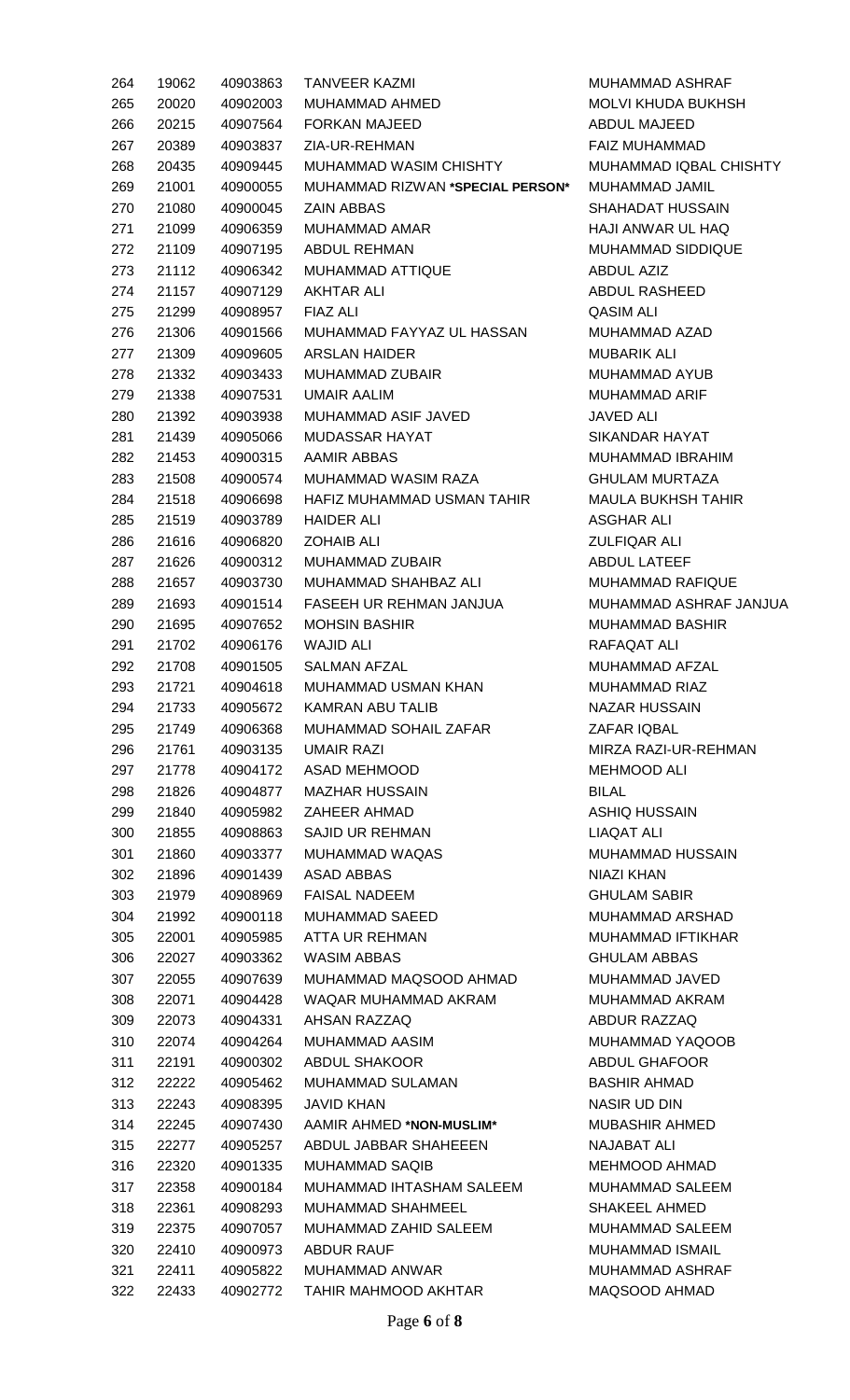| 323 | 22518 | 40900222 | MUHAMMAD SHAHBAZ ANWAR    | ANWAR UL HAQUE         |
|-----|-------|----------|---------------------------|------------------------|
| 324 | 22585 | 40905932 | <b>UMER FAROOQ</b>        | <b>MUHAMMAD FARC</b>   |
| 325 | 22586 | 40901221 | <b>MUDASSAR NAZEER</b>    | NAZEER AHMED           |
| 326 | 22591 | 40901659 | <b>USMAN AKHTAR</b>       | <b>AKHTAR HUSSAIN</b>  |
| 327 | 22605 | 40906542 | <b>ZUNAIR ARSLAN</b>      | <b>MUHAMMAD YASII</b>  |
| 328 | 22622 | 40906496 | ALI RAZA                  | <b>MUHAMMAD AKMA</b>   |
| 329 | 22627 | 40907623 | <b>USMAN ELAHI</b>        | <b>MEHBOOB ELAHI</b>   |
| 330 | 22628 | 40902534 | <b>ARSAM</b>              | <b>TARIQ SALEEM</b>    |
| 331 | 23014 | 40902645 | FAROOQ ZAFAR              | ZAFAR ULLAH KHA        |
| 332 | 23019 | 40906318 | <b>HASNAT AHMAD</b>       | MUHAMMAD ASLA          |
| 333 | 23023 | 40902005 | SHAFQAT MEHMOOD           | MUHAMMAD RIAZ          |
| 334 | 23028 | 40901220 | MUHAMMAD TAHIR MANZOOR    | <b>MANZOOR AHMAD</b>   |
| 335 | 23033 | 40903436 | SIKANDER HAYAT            | <b>HABIB ULLAH KHA</b> |
| 336 | 23053 | 40909234 | <b>MAZHAR HAYAT</b>       | MUHAMMAD AKRA          |
| 337 | 23076 | 40903175 | <b>QASIM BILAL</b>        | <b>GULZAR AHMED</b>    |
| 338 | 23085 | 40910014 | MUHAMMAD IMRAN JAMIL      | HAJI MUHAMMAD          |
| 339 | 23180 | 40907461 | MUHAMMAD BILAL YAMIN      | <b>MUHAMMAD YAMI</b>   |
| 340 | 23206 | 40905494 | <b>NAUMAN ASIF</b>        | <b>MUHAMMAD ASIF</b>   |
| 341 | 23219 | 40900160 | <b>ALI AKBAR</b>          | ABDUR RAHMAN           |
| 342 | 23251 | 40908823 | <b>MUBEEN ASLAM</b>       | <b>MUHAMMAD ASLA</b>   |
| 343 | 23256 | 40903597 | <b>SHAHID HASSAN</b>      | <b>RUSTAM</b>          |
| 344 | 23267 | 40902314 | <b>ALI HASSAN</b>         | SHABBIR AHMAD          |
| 345 | 23344 | 40901019 | MUHAMMAD SAOOD IQBAL      | <b>MUHAMMAD IQBA</b>   |
| 346 | 23489 | 40909887 | <b>MOIN ASHRAF</b>        | <b>MUHAMMAD ASHF</b>   |
| 347 | 23517 | 40902471 | <b>HAFIZ KHAWAR HAYAT</b> | <b>FALAK SHER</b>      |
| 348 | 23544 | 40904876 | <b>QAISAR SHAHZAD</b>     | <b>KHALID HUSSAIN</b>  |
| 349 | 23547 | 40903943 | MUHAMMAD MEHERBAN         | <b>MUHAMMAD RAMZ</b>   |
| 350 | 23553 | 40905543 | <b>HAMID AZIZ</b>         | <b>AZIZ AHMED</b>      |
| 351 | 23570 | 40900266 | KHAWARZAM BASHEER         | <b>BASHEER AHMED</b>   |
| 352 | 23597 | 40901770 | MUHAMMAD NADEEM KHAN      | <b>SHAFI ULLAH KHA</b> |
| 353 | 23612 | 40909553 | MUHAMMAD ZEESHAN          | <b>SHER MUHAMMAD</b>   |
| 354 | 23651 | 40905485 | <b>IRTAZA ASLAM</b>       | <b>MUHAMMAD ASLA</b>   |
| 355 | 23687 | 40902288 | <b>NADEEM AKHTER</b>      | PERVAIZ AKHTER         |
| 356 | 23738 | 40906960 | RAMEEZ ABBAS KHAN         | <b>NAUSHAD AHMED</b>   |
| 357 | 23779 | 40906326 | MUHAMMAD FAHEEM RAZA      | MUHAMMAD RAMZ          |
| 358 | 23790 | 40906085 | <b>ISHFAQ AHMAD</b>       | MUSHTAQ AHMAD          |
| 359 | 23809 | 40908399 | <b>ALI IJAZ</b>           | ARSHAD IQBAL           |

UL HAQUE  $\overline{3}$  24 AND FAROOQ MAD YASIN PERVEZ  $\overline{3}$  AKMAL **JLLAH KHAN**  $MAD$  ASLAM 334 23028 40901220 MUHAMMAD TAHIR MANZOOR MANZOOR AHMAD LLAH KHAN **JAD AKRAM** HAMMAD JAMIL 3<br>34 YAMIN **JAD ASLAM**  $\overline{3}$ **JAAD ASHRAF JAD RAMZAN** R AHMED LLAH KHAN UHAMMAD **JAD ASLAM** D AHMED KHAN **357 3388 2379 3389** Q AHMAD

#### **MINORITY QUOTA**

| <u>SR.</u><br><u>NO.</u> | <b>ROLL</b><br>NO. | <b>DIARY</b><br>NO. | <b>NAME OF THE CANDIDATE</b> | <b>FATHER'S NAME</b> |
|--------------------------|--------------------|---------------------|------------------------------|----------------------|
| 360                      | 10730              |                     | 40901108 AROON IJAZ          | <b>IJAZ MASIH</b>    |

**02** Candidates at **Sr. Nos.86 & 314 (Open Merit)** are also qualified against **Minority Quota.**

#### **SPECIAL PERSONS QUOTA**

| <u>SR.</u> | <b>ROLL</b> | <b>DIARY</b> | <b>NAME OF THE CANDIDATE</b> | <b>FATHER'S NAME</b> |
|------------|-------------|--------------|------------------------------|----------------------|
| <u>NO.</u> | NO.         | NO.          |                              |                      |
| 361        | 10010       | 40900269     | MUHAMMAD FAISAL              | MUHABBAT ALI RAO     |
| 362        | 18005       | 40900647     | FARHAN AKRAM                 | MUHAMMAD AKRAM       |
| 363        | 23001       | 40904030     | MUHAMMAD SHAHZAD             | MUAHAMMAD ROSHAN     |

**02** Candidates at **Sr. Nos.237 & 269 (Open Merit)** are also qualified against **Special Persons Quota.**